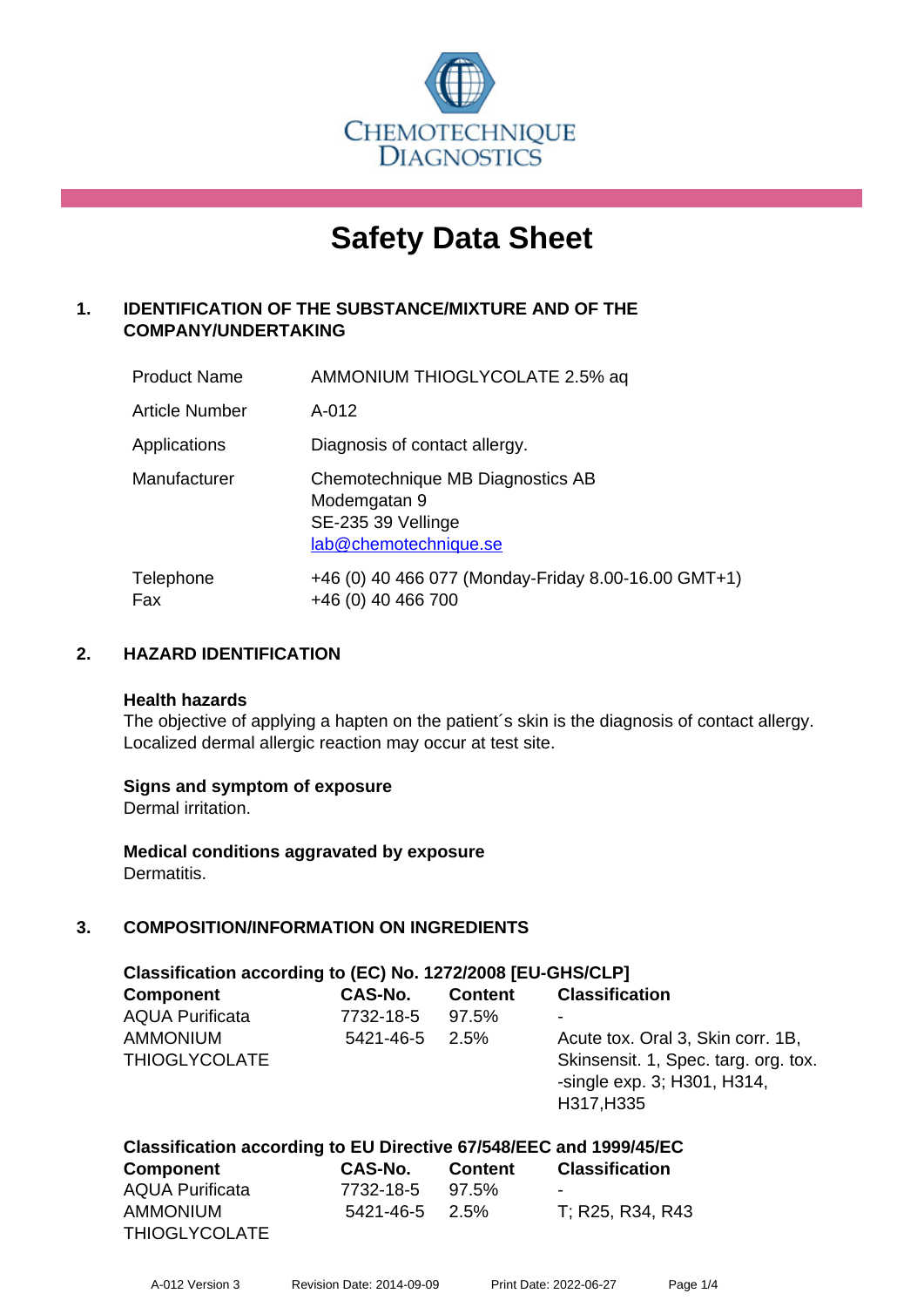## **4. FIRST AID MEASURES**

**Emergency and first aid procedures** Obtain medical attention.

## **5. FIRE-FIGHTING MEASURES\***

No data available.

### **6. ACCIDENTAL RELEASES MEASURES**

**Steps to be taken if material is released or spilled** Contain and place in a closed container.

## **7. HANDLING AND STORAGE**

**Precautions to be taken in handling and storage** Store dark at 5-8°C. Avoid extended exposure to light. Store in a well-sealed container. FOR EXTERNAL USE ONLY.

## **8. EXPOSURE CONTROLS/PERSONAL PROTECTION**

**Respiratory protection** Not required.

**Ventilation** Local exhaust.

## **Protective gloves**

Disposal gloves.

#### **Eye protection**

Not required with normal use.

#### **Work/Hygienic practices**

Wash hands after each use.

## **9. PHYSICAL AND CHEMICAL PROPERTIES**

Odour Fragrance

Appearance Transparent, Colorless Liquid

Boiling point\* 100°C Flash point\* >No data available. Density\*  $1.0 \text{ g/cm}^3$ 

Self ignition\* Product does not self ignite. Danger of explosion\* Product does not present as an explosion hazard.

\*Data is shown for AQUA Purificata only

## **10. STABILITY AND REACTIVITY**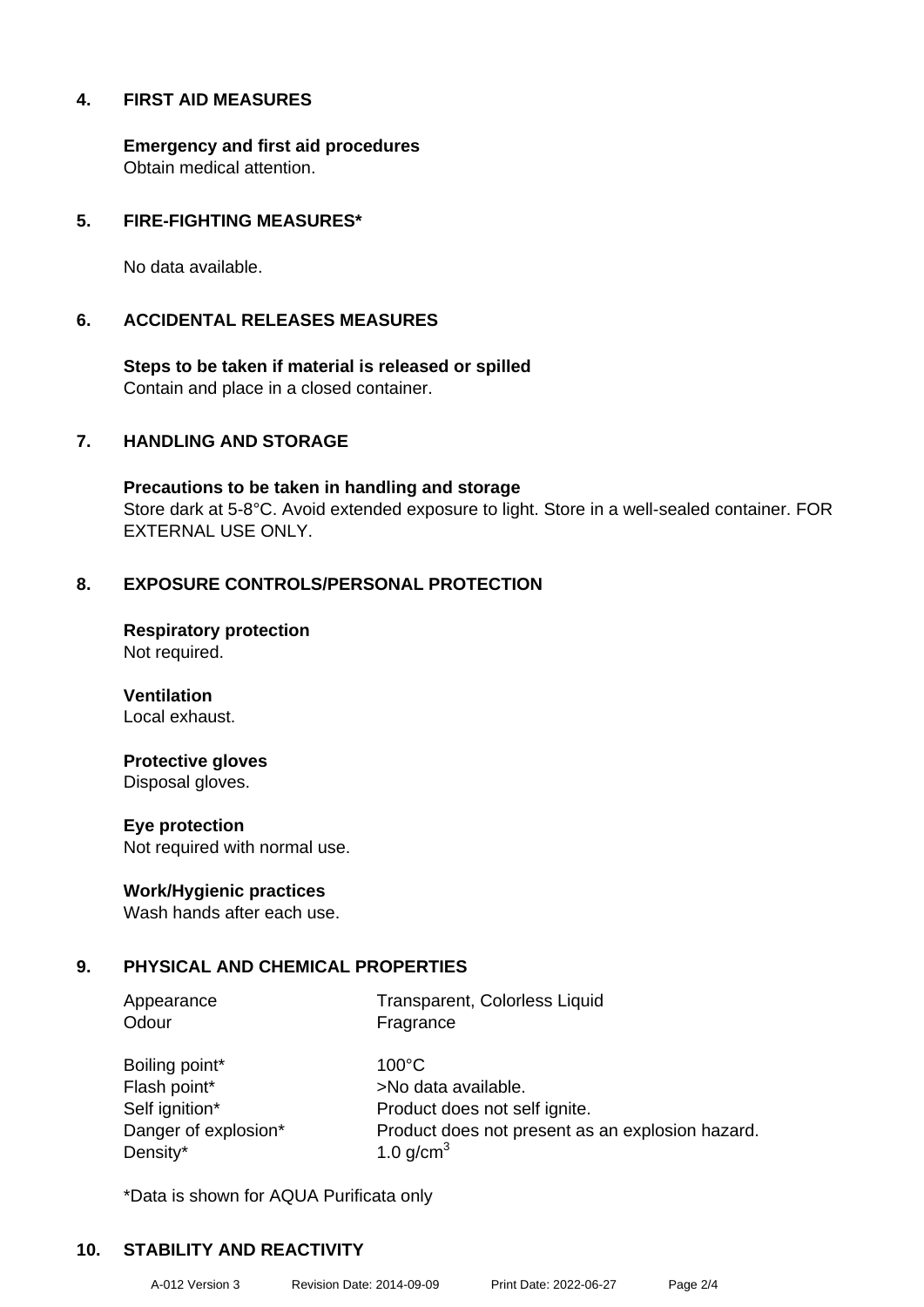## **Incompability**

May react with strong oxidizing agents.

### **Stability**

Stable at recommended storage conditions.

**Hazardous polymerization** Will not occur.

## **11. TOXICOLOGICAL INFORMATION**

No data available.

#### **12. ECOLOGICAL INFORMATION**

No data available.

### **13. DISPOSAL CONSIDERATIONS**

#### **Waste disposal method**

Comply with federal, state/provincial and local regulation.

### **14. TRANSPORT INFORMATION**

Not dangerous goods.

#### **15. REGULATORY INFORMATION**

The classification is according to the latest editions of the EU lists, and extended by company and literature data.

#### **16. OTHER INFORMATION**

#### **Text of H-statements and R-phrases mentioned in Section 3**

| Acute tox, Oral 3                     | Acute toxicity, Oral (Category 3)        |
|---------------------------------------|------------------------------------------|
| Skin corr. 1B                         | Skin corrosion (Category 1B)             |
| Skin sensit. 1                        | Skin sensitization (Category 1)          |
| Spec. targ. org. tox. - single exp. 3 | Specific target organ toxicity - single  |
|                                       | exposure (Category 3)                    |
| H <sub>301</sub>                      | Toxic if swallowed.                      |
| H <sub>3</sub> 14                     | Causes severe skin burns and eye damage. |
| H317                                  | May cause an allergic skin reaction.     |
| H335                                  | May cause respiratory irritation.        |
|                                       | Toxic                                    |
| <b>R25</b>                            | Toxic if swallowed.                      |
| R34                                   | Causes burns.                            |
| R43                                   | May cause sensitization by skin contact. |
|                                       |                                          |

Pharmaceutical quality of tested hapten is confirmed by Chemotechnique Diagnostics according to validated analytical methods. Hapten passed test according to GMP standards.